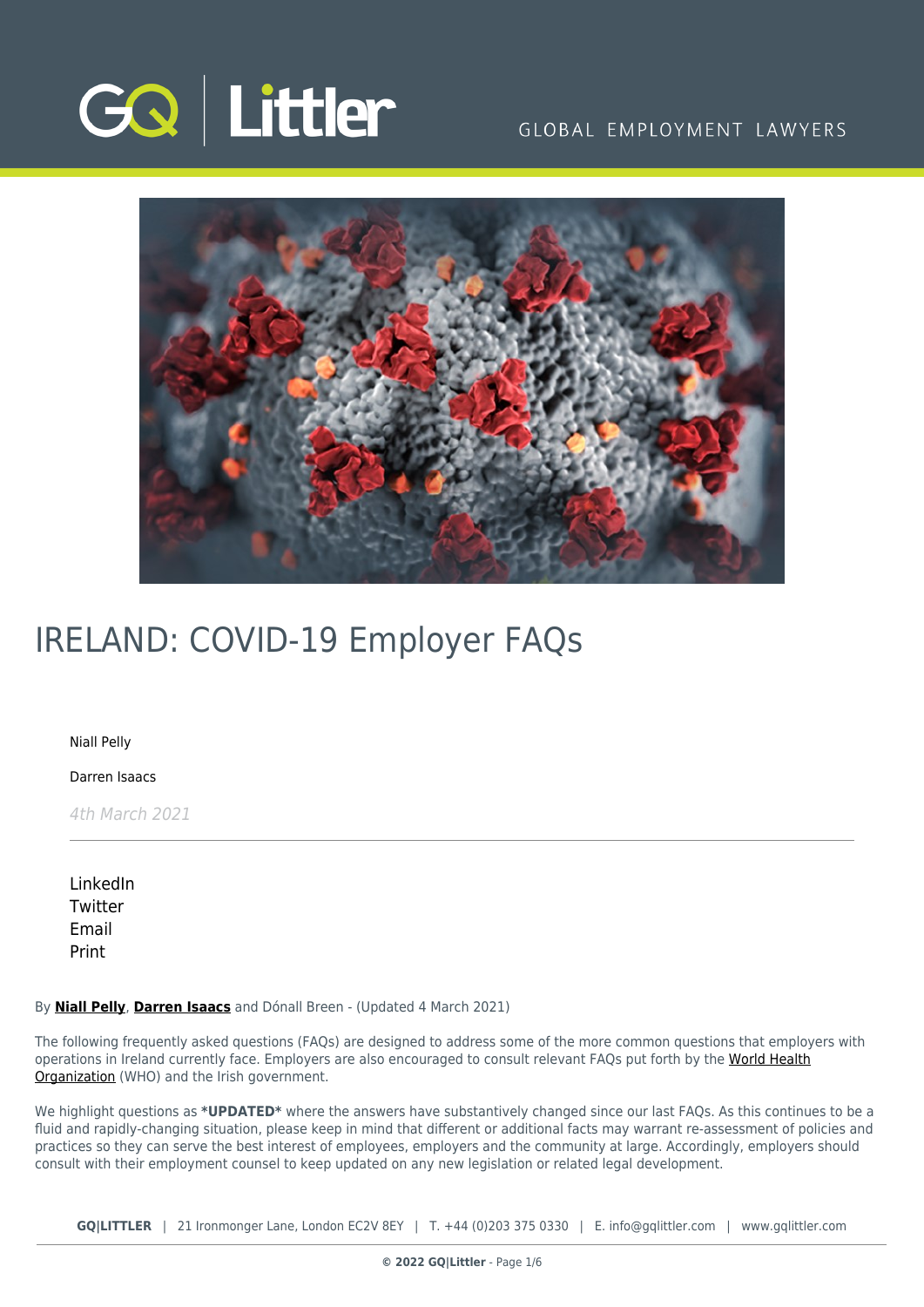

## **TRAVEL RESTRICTIONS**

## **1. Should an employer restrict travel to areas with high levels of cases?**

Employers with Irish employees should follow the Department of Foreign Affairs and Trade [country advice guidance](https://www.dfa.ie/travel/) for the specific destination, and generally follow the [Irish government's advice](https://www.gov.ie/en/publication/99104a-covid-19-coronavirus/) to employers. The Department of Foreign Affairs and Trade advises against all non-essential travel overseas until further notice.

With limited exceptions, all arrivals into Ireland must restrict movement for 14 days and provide a negative Covid test.

#### **2. What should an employer do if an employee shares that they plan to travel abroad?**

Employers cannot restrict an employee's personal travel, however, the government guidance for returning travellers above should be followed. An employer must ensure that returning travellers do not return to the workplace for the requisite quarantine period.

#### **3. How should an employer handle employees who have family members who have travelled abroad?**

Employees who have had a family member travel to affected areas should contact their [local Department of Public Health](https://www.hse.ie/eng/services/list/5/publichealth/publichealthdepts/contact/phoffices.html) upon their return.

An employer may wish to do an individualized risk assessment and determine whether to have the employee stay home or work from home, for example, depending on whether that employee has had close contact with the affected person.

#### **4. Can we prevent employees from traveling abroad for personal reasons?**

Probably not in most cases. But an employer can institute a requirement that employees disclose their plans so that they can take steps to ensure health and safety in the workplace.

An employer might be able to refuse (or revoke) holiday approval in certain situations. For example, approval potentially could be denied if: (1) an employee discloses that they intend to travel abroad and so they may be required to be under quarantine upon their return; and (2) the employee cannot work from home on return and the employer cannot do without the employee for that length of time.

Note that government guidance is subject to change at any time, and employers should stay informed and follow government advice (see [here\)](https://www.gov.ie/en/publication/e885b2-covid-19-coronavirus-travel-advice).

## **DISCRIMINATION LAW**

## **5. What discrimination issues should employers address/be aware of?**

Preventing travel may indirectly discriminate against certain employees, e.g., employees from other countries. However, it is a defence to a claim of indirect discrimination that the action is a proportionate means of achieving a legitimate aim (i.e., to protect the health and safety of others in the workplace and following government advice). An employer could ask employees to notify them of travel to an affected area and require them to take extra holiday (or unpaid leave) to self-isolate at home after returning.

## **6. What are the employer's obligations to prevent harassment of those suspected of being infected?**

Employers should have anti-harassment policies and training to prevent harassment in order to mitigate risk for harassment, as employers will be vicariously liable if their employees harass colleagues and the employer failed to take "all reasonable steps" to prevent it. Employers may wish to include an anti-harassment reminder to employees in their communications about steps being taken in relation to COVID-19, and refer employees to relevant policies in place.

## **DISABILITY LAW**

## **7. Can employers take the temperature of employees who are coming to work?**

This is recommended under the Work Safely Protocol and accompanying guidance. Employers who wish to start temperature checking should manage their risk of breaching data protection law by undertaking a risk assessment (setting out the legal basis they are relying on) and not processing the health data for any longer than is absolutely necessary or for any other reason i.e. do not keep a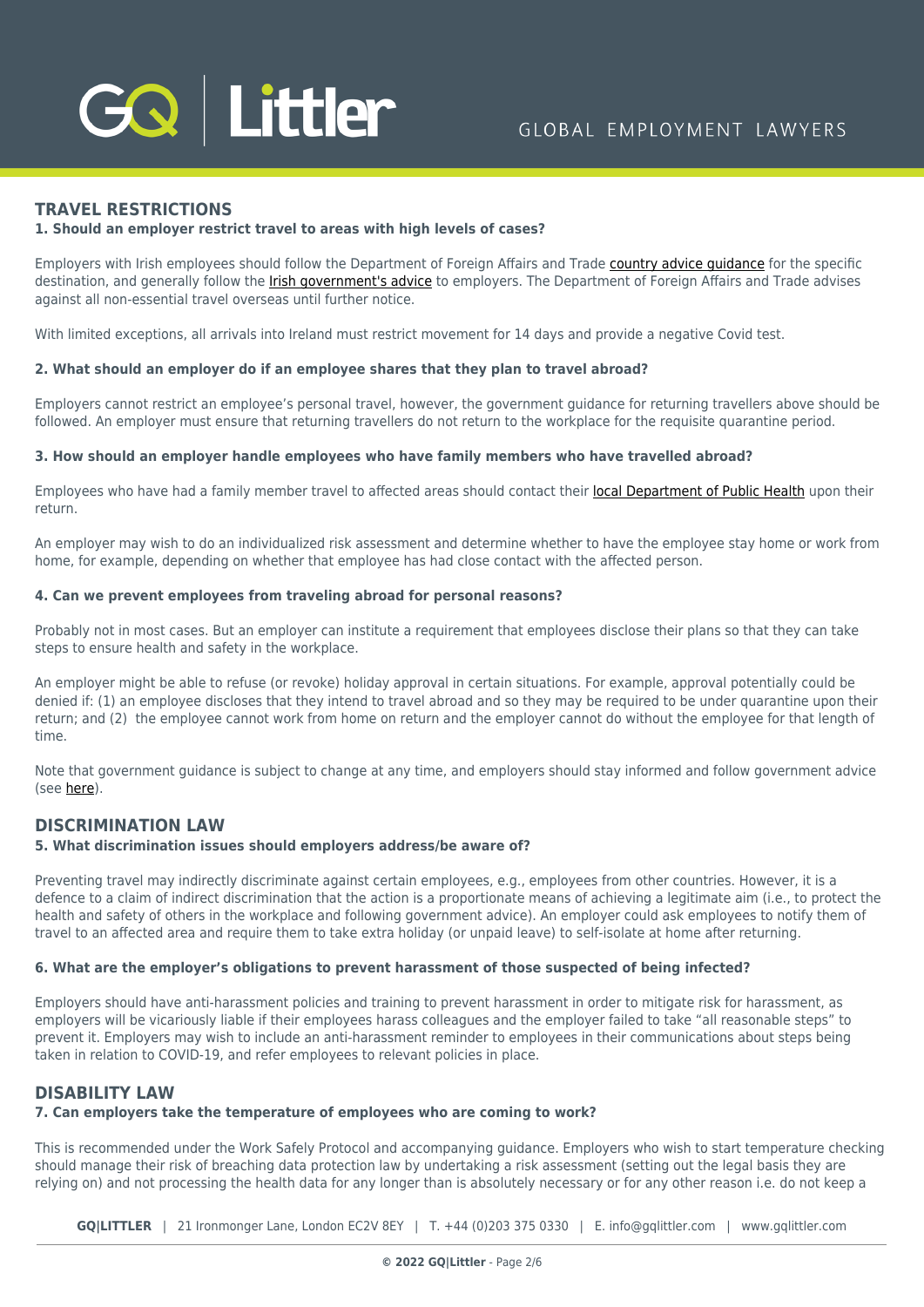

log of employee's temperatures.

## **8. Are there any rules on what employers are allowed to do concerning subjecting employees to medical examinations or health-related tests that would apply to an emergency situation involving a communicable illness such as COVID-19?**

Employers cannot subject employees to testing for COVID-19. Employers can require an employee who is not feeling well and has travelled from abroad, or who has had contact with someone who has been diagnosed, to self-isolate at home for the recommended period. Employers can also encourage an employee to seek medical advice and instruct them to remain away from work for the full recommended period of self-isolation unless they are tested and cleared. (See below for guidance on whether this time must be paid.)

## **SAFETY & HEALTH RULES**

## **9. \*UPDATED\* Are non-healthcare employees required to wear respirators or other personal protective equipment?**

Not unless the employee is required to wear a face mask in accordance with government's public health rules e.g. the employee is working in a retail environment.

#### **10. Can an employer with a public-facing business, prevent employees from wearing a surgical mask or respirator?**

No.

#### **11. What if an employee requests not to wear some type of mask as an accommodation?**

An employer should have a discussion with any employee making a request related to a medical condition to determine the reason for the specific request. It may be appropriate to seek medical advice about the best approach - an employer should not make assumptions about medical matters. Alternatives should be considered, such as face shields or working in a different role from home.

#### **12. For employers that have events for large gatherings scheduled, should they cancel them?**

Yes. There are very few public gatherings permitted at present.

## **IMMIGRATION**

**13. Has your country's government issued travel advisories? (If so, please summarise the guidance and provide a link to the government's website (if applicable)).**

See response to question 1.

## **14. An employee who recently travelled abroad is having difficulty re-entering your country:**

(a) How can an employer help the employee get back into their country?

The employer cannot directly help the employee. They may support the employee financially or by offering flexible working arrangements, though. Seek legal and tax advice on specific situations, as there may be tax and other potential consequences to remote working from a different country.

(b) In the case of a foreign employee, will the government's travel advisories affect an employer's ability to get the foreign employee back into the country?

Yes, this is likely going to be a problem with employees returning from overseas, but it will be based on their travel and not on their nationality per se.

## **UNEMPLOYMENT & OCCUPATIONAL RISK LIABILITY**

## **15. Do employer-instituted quarantines or temporary shutdowns or mass lay-offs entitle workers to unemployment benefits or severance?**

Yes, employees and self-employed workers who have lost their job because of Covid-19 are entitled to a special COVID-19 Pandemic Unemployment Payment. See a summary of employee entitlements [here.](https://www.gov.ie/en/service/be74d3-covid-19-pandemic-unemployment-payment)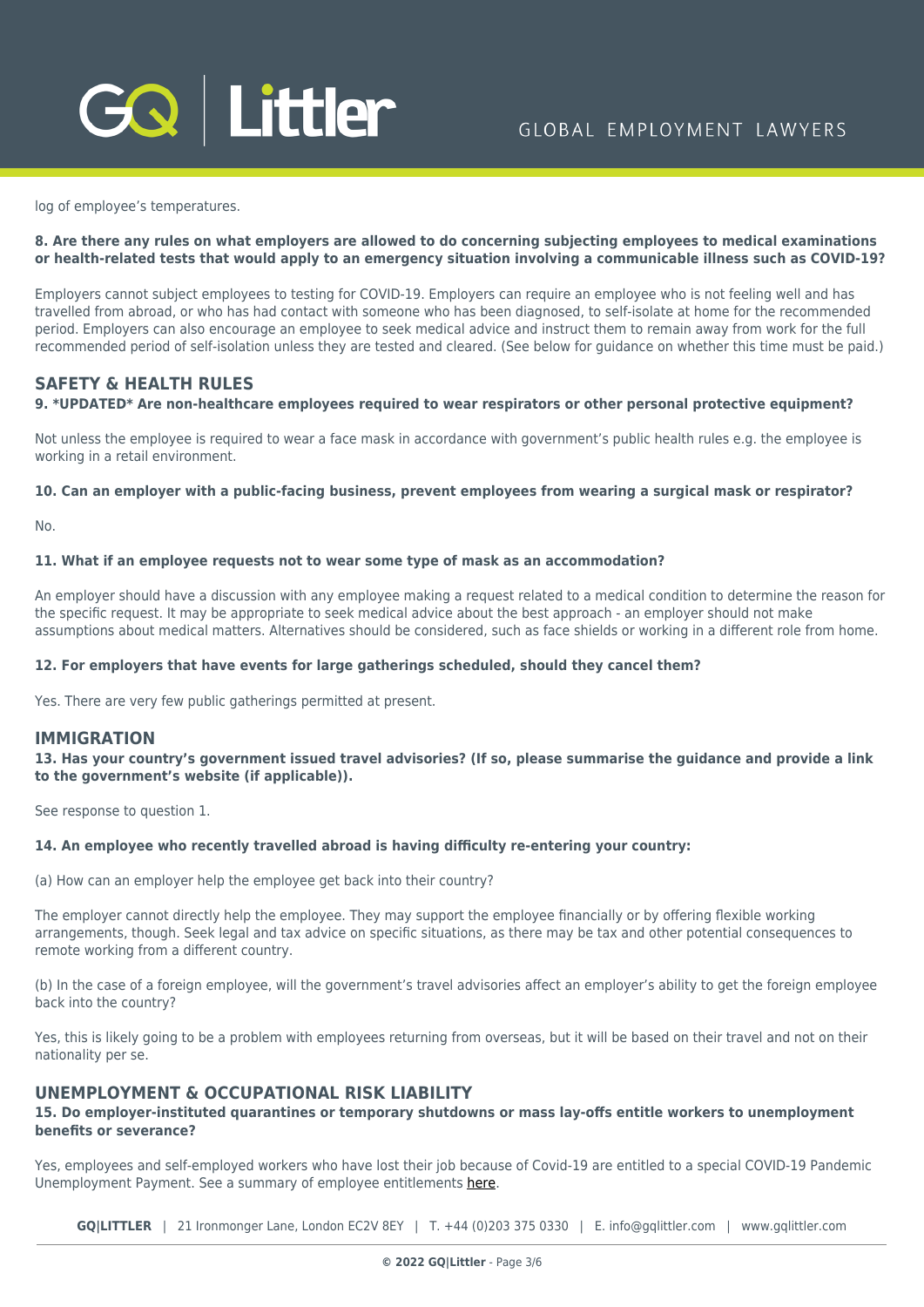

The government has set up an Employment Wage Subsidy Scheme, details of which can be found [here](https://www.citizensinformation.ie/en/employment/unemployment_and_redundancy/employment_support_scheme.html).

## **16. What are an employer's workers compensation obligations if an employee travelled to an affected area for work and contracted COVID-19?**

If the contract of employment provides for company sick pay, then it should be paid as a matter of contract law. Otherwise, an employer does not have to pay wages for employees who do not turn up to work (but may do so if they wish as a matter of policy).

## **WORKS COUNCIL/INDUSTRIAL UNIONS**

**17. In the event of a government-declared quarantine or state of emergency, does your country's law override contractual provisions and allow for actions that might contradict a collective bargaining agreement (CBA)?** 

Such powers have not currently been implemented.

## **PRIVACY**

**18. According to your government's health department, what are the steps that employees should follow to notify the authorities that they suspect or are confirmed to have a COVID-19 infection?**

Individuals who are unwell and have symptoms of COVID-19 should contact their local Department of Public Health or 999 if an emergency (if they are seriously ill).

## **19. Can an employer require employees to self-report if having a COVID-19 infection?**

If they are tested and confirmed positive, this information will already have been handled in accordance with government guidelines.

## **20. If one of our employees is quarantined, what information can we share with our employees? Who can we share it with?**

Employees are protected by data protection law especially in relation to health data, which is "special category personal data." Processing such data is limited to specific legal grounds, one of which could be that it is necessary for the purposes of obligations imposed by law in relation to employment (which arguably covers an employer's health and safety duties). Any communication of health data must be in order to meet the employer's health and safety obligations and must be necessary and proportionate to this purpose.

In accordance with these principles, if an employee has been diagnosed with COVID-19, an employer may have a duty, either express under new government advice or implied as part of its general health and safety duty, to warn staff who have been in contact with the employee. The employer should then direct them in accordance with then-current government guidance (seek medical advice, selfisolate etc.).

If possible, such a warning should be given to those potentially exposed without specifically identifying the diagnosed employee or sharing identifying information more broadly than necessary.

## **21. What privacy concerns do we need to be aware of when we are asking for the health information of our employees in order to evaluate whether they need to be quarantined?**

See response to question 20. In asking for health information, as this is special category data, the employer should be satisfied they have a legal basis on which to process the data. Without such a legal basis, an employer can impose a presumptive 14-day quarantine if there are reasonable grounds for concern that the employee could expose others in the workplace to COVID-19, e.g., if they have recently returned from overseas. An employer can impose the applicable quarantine period in such a case subject to the employee being medically cleared to return sooner.

Employees will be advised to isolate themselves and not to work in contact with other people by the Department of Public Health if they are a carrier of, or have been in contact with, an infectious or contagious disease, such as COVID-19.

Employers should use reasonable discretion around the need for medical evidence for a period of absence where an employee is advised to self-isolate due to suspected COVID-19.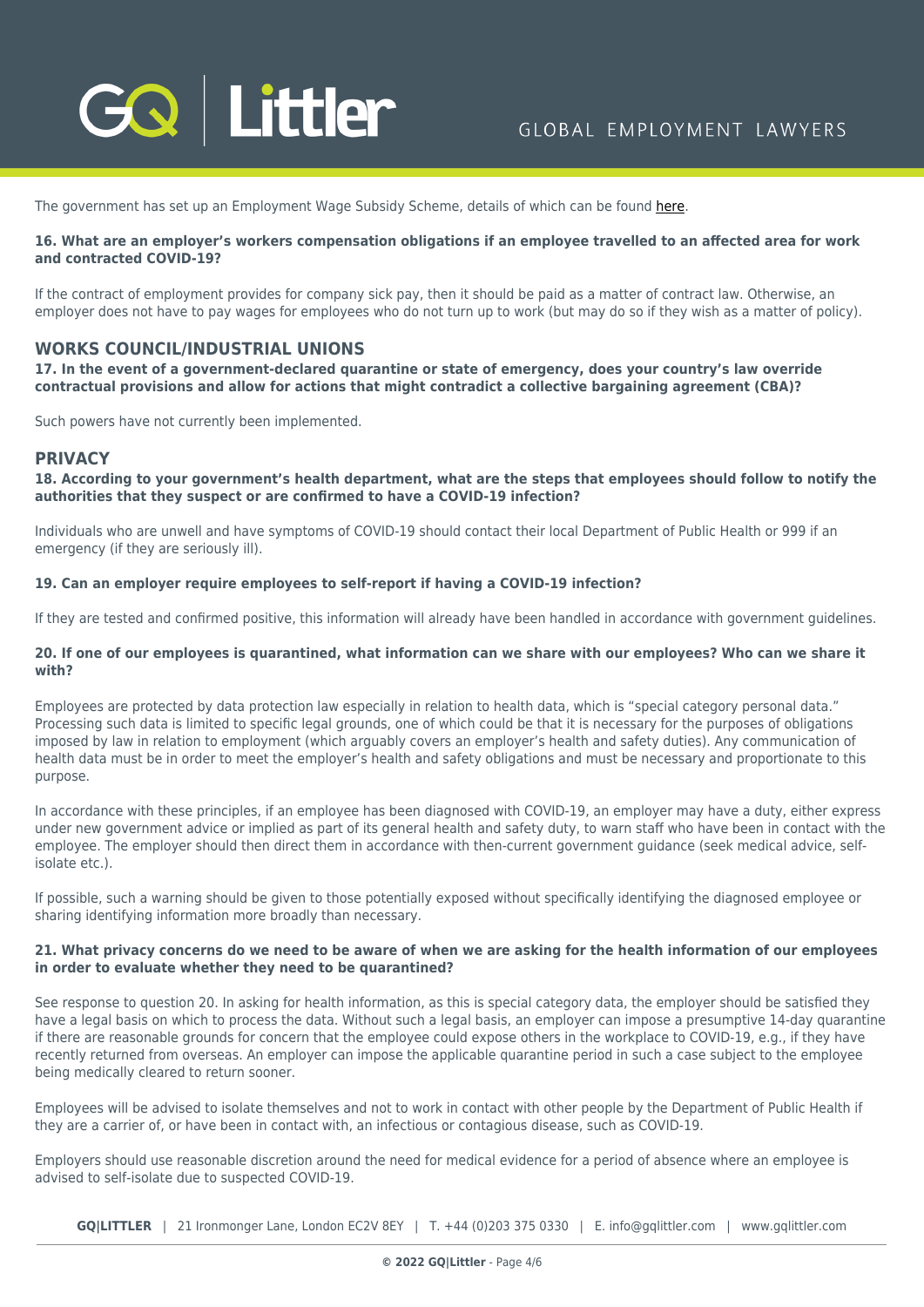

## **22. Please provide URL link to or copy of any government form required to notify relevant authorities of a COVID-19 infection, if one exists.**

An employee may be diagnosed only by a medical professional, who then will inform the relevant authorities. If an employer needs advice in relation to disinfecting the workplace and protecting other employees after an employee has a confirmed diagnosis, they should contact the [local Department of Public Health](https://www.hse.ie/eng/services/list/5/publichealth/publichealthdepts/contact/phoffices.html).

## **PLANNING FOR RETURN TO WORK**

## **23. \*UPDATED\* Has the Irish government announced when they plan to ease any current restrictions or instructions on freedom of movement/business openings, or when such a decision will be taken?**

Yes, the government has published the [COVID-19 Resilience and Recovery 2021 - The Path Ahead](https://www.gov.ie/en/campaigns/resilience-recovery-2020-2021-plan-for-living-with-covid-19/).

## **24. When will restrictions be eased?**

The reopening of the society and business will take place based under a framework of restrictive measures depending on the spread of the virus. Areas with the highest infection rate will be moved to higher levels of restrictions. Currently the entire country is on Level 5, which is the highest level of restriction.

## **25. What has been announced about how restrictions will be eased?**

The '[COVID-19 Resilience and Recovery 2021 - The Path Ahead](https://www.gov.ie/en/campaigns/resilience-recovery-2020-2021-plan-for-living-with-covid-19/)' gives a breakdown about how each sector of society may be reopened under each framework level. There is currently no guidance when Ireland will move to a lower tier, as this will depend on infection rate.

#### **26. Is the general public going to be required to wear masks and gloves in public spaces?**

Wearing a cloth face covering is recommended in almost all indoor, public situations. Face coverings are mandatory on public transport and in all retail and service locations (including supermarkets). Gloves are not mandatory.

## **27. What, if any, "social distancing" guidelines will be applicable to employers (e.g., employees must wear masks; business must implement staggered work start/stop times; physical space separating employees must be at least six feet; etc.)?**

The Irish government has published its Work Safely Protocol which details practical steps employers must take depending on the working environment. This includes social distancing, staggered working times and temperature checking in line with public health guidance. The full protocol can be found [here](https://www.gov.ie/en/publication/bb7fd-work-safely-protocol/).

Under Level 5, only essential workers should travel to work. All other employees should work from home unless they are providing an essential service and need to be physically present.

## **28. Will employers be permitted to take the temperature of employees, and if so, what compliance steps are required (e.g. written consent, data privacy notice, etc.)?**

Yes, in line with public health guidance and the usual other principles i.e. data protection law, employment law, medical record laws etc.

## **29. Will employers be able to require nonemployee visitors (suppliers, delivery personnel, customers, etc.) to submit to temperature testing before entering premises?**

There is no guidance in this respect, therefore the usual principles apply i.e. data protection law, criminal law in relation to assault, medical record laws etc.

It is likely to be reasonable and lawful to do so in most situations.

#### **30. What are the steps that employers should follow to notify the authorities that they suspect or are confirmed to**